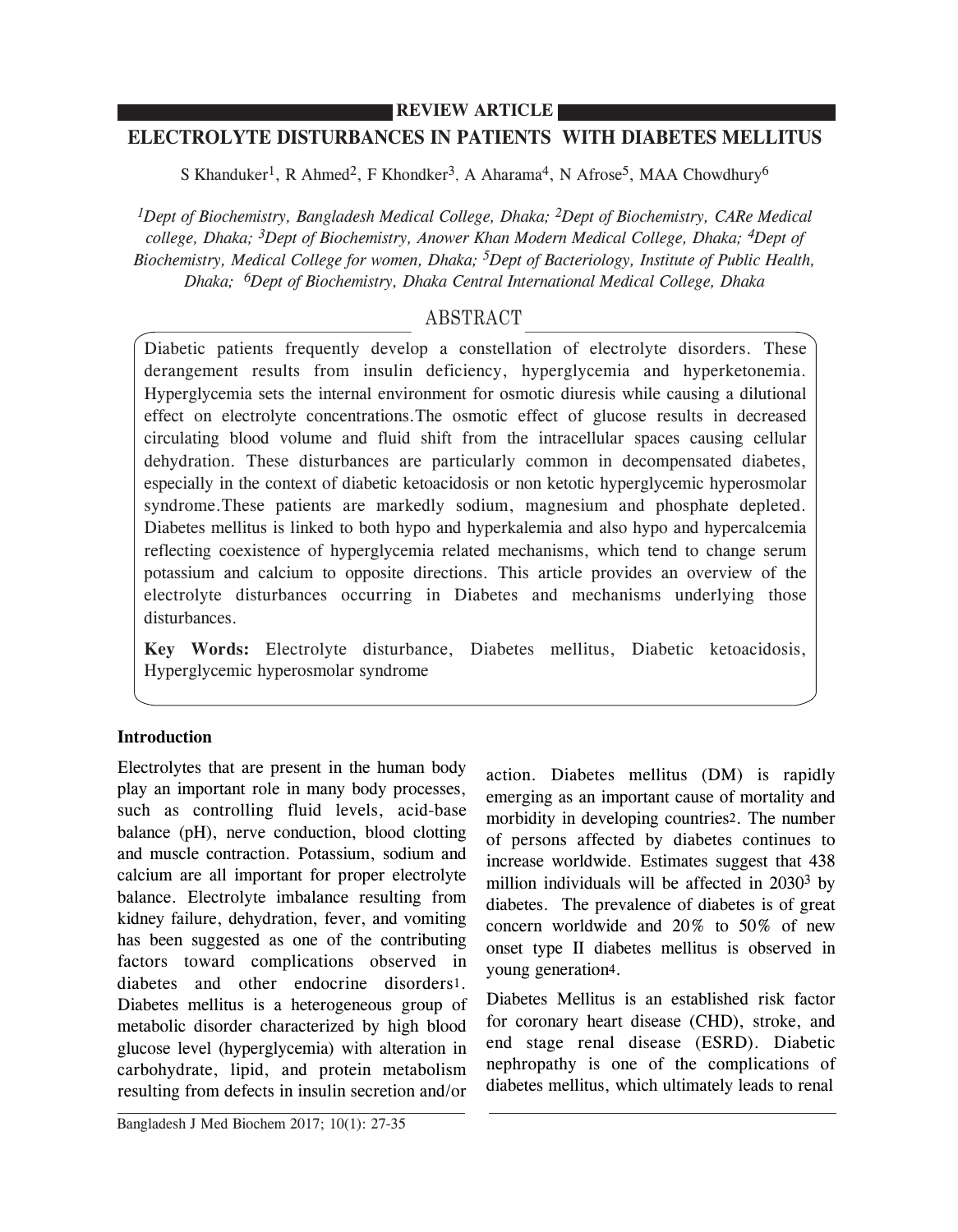failure and renal failure is a cause of electrolyte imbalance among hospitalized diabetic patients. Other causes are diarrhoea, vomiting, diuretic use and chronic laxative use5. Electrolyte imbalance is common in patients with diabetes, which could be the result of an altered distribution of electrolytes and it is related to hyperglycemia induced osmotic fluid shifts or of total-body deficits brought about by osmotic diuresis4. Complications from end organ injury and the therapies used in the management of diabetes may also contribute to electrolyte disturbances6. In diabetes mellitus, increased frequency of electrolyte abnormalities occur due to various pathophysiological factors such as nutritional status, gastrointestinal absorption capacity, co-existent of acid-base abnormalities, pharmacological agents, other comorbid diseases (mainly renal disease) or acute illness, alone or in combination, play a key role7. They are mainly encountered in hospital populations occurring in a broad spectrum of patients (from asymptomatic to critically ill) and being associated with increased morbidity and mortality8,9,10. The disturbances of electrolyte homeostasis are also frequently observed in community subjects.

This article provides an overview of the electrolyte disturbances occurring in DM and describes possible underlying mechanisms. This insight should pave the way for pathophysiology-directed therapy, possibly contributing to the avoidance of several deleterious effects associated with electrolyte disorders and their treatment.

## **Sodium**

Hyponatremia is the most common electrolyte abnormality in clinical practice and is associated with increased morbidity and mortality<sup>11,12</sup>. Even small decreases of serum sodium are associated with increased probability for adverse outcomes (cognitive impairment, falls, osteoporosis and fractures13. Decreased serum

28 Bangladesh J Med Biochem 2017; 10(1) S Khanduker, R Ahmed, F Khondker et al

sodium levels are observed in diabetic patients due to numerous underlying pathogenetic mechanisms7,14.

## **A) Non-hypotonic hyponatremia**

With increased P<sub>osm</sub>: Hyperglycemia - induced (dilutional)

With normal P<sub>osm</sub>: Pseudohyponatremia (marked hypertriglyceridemia and

hyperproteinemia)

## **B) Hypotonic hyponatremia**

- $\bullet$  Hypovolemia-induced
- Drug -induced hyponatremia (mainly with thiazides and first generation sulphonylureas)
- Diabetes mellitus associated hyponatremia
- Syndrome of inappropriate antidiuresis associated with coexisting disorders or administered drugs
- Chronic renal failure (diabetic nephropathy) or associated with the syndrome of hyporeninemic hypoaldosteronism

Increases in plasma glucose can lead to changes in plasma sodium concentrations through several mechanisms6. The direct measurement of serum osmolarity  $(P<sub>osm</sub>)$  can differentiate between hypotonic hyponatremia (with decreased Psom) and hyponatremia associated with normal or even increased tonicity15. In fact, glucose is an osmotically active substance. Thus, in cases of marked hyperglycemia Psom is increased leading to movement of water out of cells and subsequently to a reduction of serum sodium levels (dilutional hyponatremia)6. In such cases the corrected, for the degree of hyperglycemia, sodium value should be calculated. Thus to obtain the "true" sodium levels in cases of extreme hyperglycemia, the addition of 2.4 mEq/L to the measured concentration for every 100 mg/dl increment in plasma glucose of above normal levels is required16. This corrected sodium level should be used during treatment of severe hyperglycemic states<sup>17</sup>. In patients with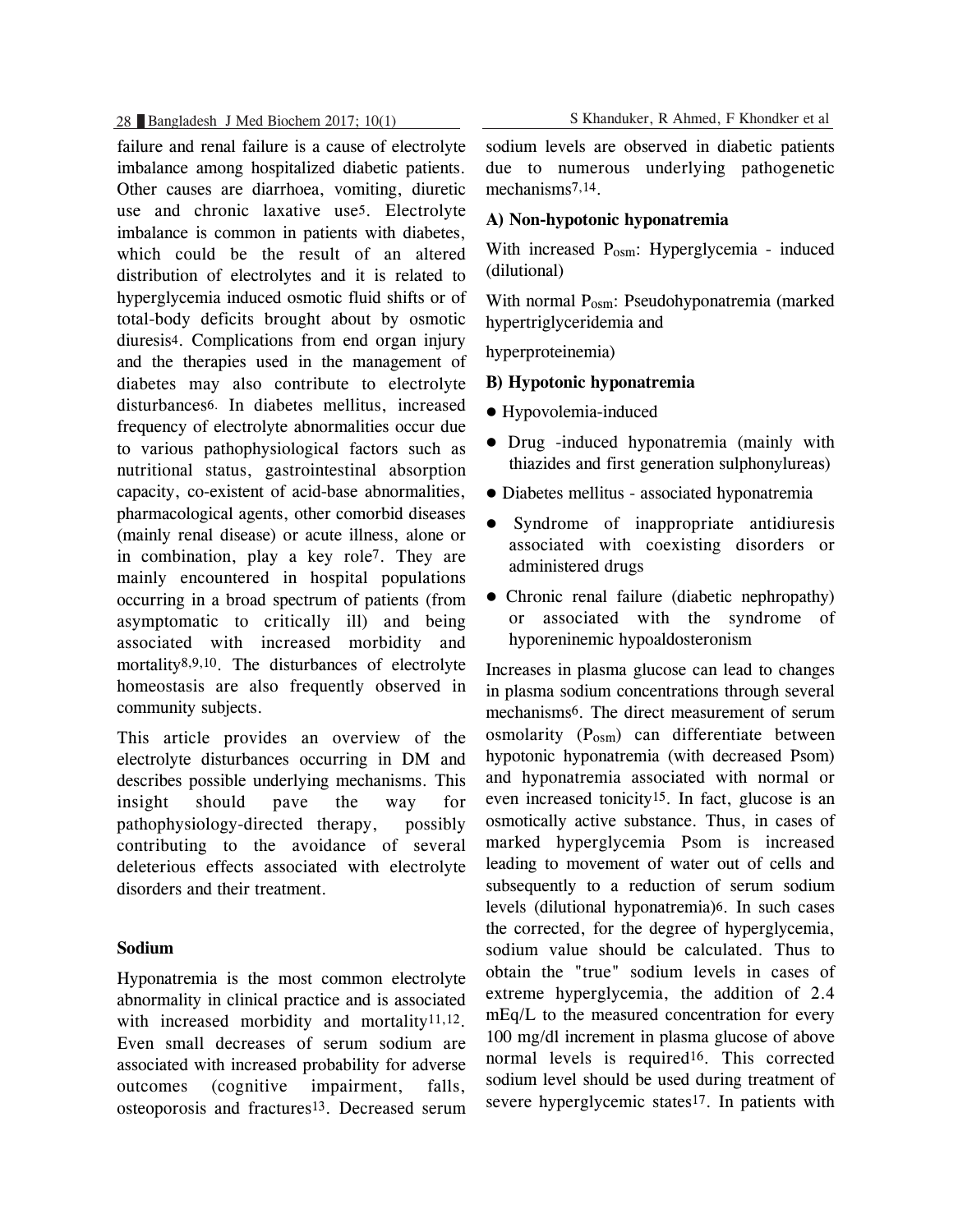dilutional hyponatremia the treatment of hyperglycemia is usually followed by a normalization of serum sodium levels14. Hyponatremia can also develop if a patient with uncontrolled diabetes has marked hypertriglyceridemia, even when the sodium concentration in plasma water is normal: a phenomenon called pseudohyponatremia18. Diagnosis of pseudohyponatremia is necessary to avoid dangerous overtreatment. It should be mentioned that, this case does not produce any of the symptoms classically attributed to hyponatremia. Improvement in glycemic control is associated with a rapid decrease in serum triglycerides resulting in the correction of pseudohyponatremia, thus no treatment is required14. The most common cause of hypotonic hyponatremia in patients with diabetes is osmotic diuresis-induced hypovolemia4. The patients with diabetic ketoacidosis, the excretion of β-hydroxybutyrate and acetoacetate obligate urine sodium resulting in aggravation of hypovolemia19. Drugs are common causes of hyponatremia in individuals with diabetes20. A number of drugs (mainly thiazides, in combination with  $SSRIs^{21}$ , the first generation sulfonylureas (such as tolbutamide and chlorpropamide)14,21, NSAIDs, angiotensin converting enzyme inhibitors, rosiglitazone or even amlodipine20. Patients with central nervous system disorders, pulmonary disorders including lung infections, and malignancies may exhibit hyponatremia due to the syndrome of inappropriate antidiuresis14,15,21-23. Patients with diabetic nephropathy and chronic renal failure are very prone to the development of hyponatremia due to decreased water excretion. Additionally, diabetic patients with hyporeninemic hypoaldosteronism commonly exhibit exaggerated natriuresis leading to volume depletion induced increase in ADH secretion, decreased water excretion and mild hyponatremia associated with asymptomatic hyperkalemia, and hyperchloremic metabolic acidosis24. It has been suggested that the altered

vasopressin regulation in diabetes mellitus, the increased insulin induced potentiation of vasopressin-induced aquaporin AQP-2 water channels expression and the absorption of water from the GI tract due to slower stomach emptying may play a role in the association between diabetes mellitus and decreased serum sodium levels25,26. Taking into consideration the multifactorial origin of hyponatremia in most patients with diabetes a cause-specific treatment is required. Administration of insulin drives glucose and water into the cells, reverses the initial direction of water movement and results in an increment of serum sodium levels.

## **Potassium**

The causes of hypokalemia in diabetes include: (1) redistribution of potassium  $K^+$  from the extracellular to the intracellular fluid compartment (shift hypokalemia due to insulin administration); (2) gastrointestinal loss of  $K^+$ due to malabsorption syndromes (diabetesinduced motility disorders, bacterial overgrowth, chronic diarrheal states); and (3) renal loss of  $K<sup>+</sup>$  (due to osmotic diuresis and/or co-existent hypomagnesemia). Hypomagnesemia can cause hypokalemia possibly because a low intracellular  $Mg^{2+}$  concentration activates the renal outer medullary  $K^+$  channel to secrete it more<sup>27</sup>. Hypokalemia is associated with impaired insulin secretion and decreased peripheral glucose utilization resulting in carbohydrate intolerance and hyperglycemia28. Exogenous insulin can induce mild hypokalemia because it promotes the entry of  $K^+$  into skeletal muscles and hepatic cells by increasing the activity of the  $Na+K^+$  ATPase pump<sup>29</sup>. The increased secretion of epinephrine due to insulin-induced hypoglycemia may also play a contributory role30. The majority of patients with diabetic ketoacidosis (DKA) and HHS are markedly  $K^+$  depleted. The average  $K^+$  deficit is 3-5 mEq/kg, but it can exceed 10 mEq/kg in some cases31,32. A number of factors contribute to the DKA and HHS-associated potassium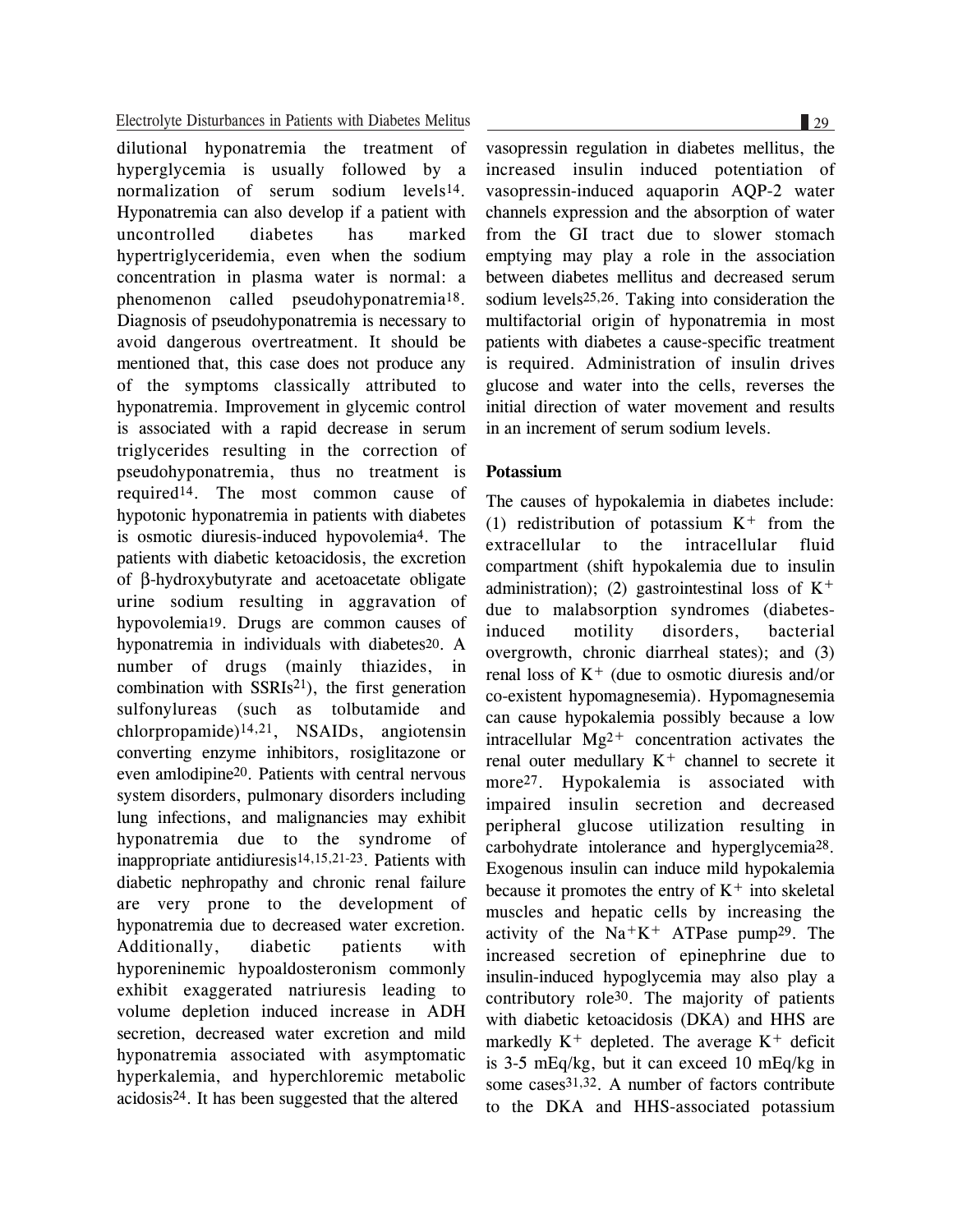depletion, including vomiting, increased renal losses due to the osmotic diuresis and ketoacid anion excretion, and the loss of  $K^+$  from the cells due to glycogenolysis and proteolysis31,33. Hyperglycemia increases serum osmolality resulting in movement of water out of cells. The loss of intracellular water leads to an increased  $intracellular K<sup>+</sup> concentration, favoring a$ gradient for  $K^+$  to move out of the cells. Simultaneously, the friction forces between solvent (water) and solute can result in  $K^+$  being carried along with water through the water pores in the cell membrane33. Insulin therapy lowers  $K^+$  concentration driving  $K^+$  into cells (both directly and indirectly by reversing hyperglycemia). The risk of hypokalemia-related complications is particularly higher in diabetic subjects who have hypertension, myocardial infarction/ischemia, or heart failure as comorbidities. In addition, since diabetic patients are frequently on diuretics, diureticassociated hypokalemia (as well as hypomagnesemia and hypophosphatemia) should be taken into account in this setting14.

Hyperkalemia can be caused by an increase in plasma tonicity that results from the redistribution of potassium from the intracellular space to the extracellular space<sup>34</sup>. In patients with type 2 diabetes, the insulin-mediated uptake of glucose is impaired, but the cellular uptake of potassium remains normal, a situation that is consistent with the divergence of intracellular pathways that follows activation of the insulin receptor35. The efflux of potassium from the cell is due to intracellular dehydration, which results from the osmotically induced, transcellular movement of water. This movement creates a favorable gradient for the efflux of potassium<sup>36</sup>. Examples of shift hyperkalemia in DM include acidosis (for each 0.1 fall in pH, potassium increases by approximately 0.4 mmol/l), insulin deficiency, hypertonicity, cell lysis (rhabdomyolysis), and drugs (eg,beta blockers). Reduced glomerular filtration of  $K^+$  (due to acute kidney injury and chronic kidney disease)

30 Bangladesh J Med Biochem 2017; 10(1) S Khanduker, R Ahmed, F Khondker et al

and many drugs that interfere with  $K<sup>+</sup>$  excretion are associated with hyperkalemia. These include angiotensin-converting enzyme inhibitors, angiotensin II receptor blockers, renin inhibitors, beta blockers and potassium-sparing diuretics. Nevertheless, the most common causal factor of chronic hyperkalemia in diabetes is the reduced tubular secretion of  $K^+$  due to the syndrome of hyporeninemic hypoaldosteronism24. Consequently, diabetic patients (especially the elderly) on medications known to interfere with  $K^+$ homeostasis are at increased risk for hyperkalemia<sup>37,38</sup>. In such cases, close  $K^+$ monitoring is fully warranted<sup>39</sup>.

## **Calcium**

Hypocalcemia is a potential complication of diabetic nephropathy in patients with the nephrotic syndrome, even if the glomerular filtration rate is well preserved.The nephrotic state leads to urinary loss of 25-hydroxyvitamin D3 and its carrier protein<sup>40</sup>. Alterations in the set point for parathyroid hormone release and circulating levels in patients with diabetes are reminiscent of those found in hypoparathyroidism, having the potential to exacerbate the tendency for the development of hypocalcemia41,42. Hypomagnesemia can be a cause of hypocalcemia because magnesium deficiency can result in impaired release of and or skeletal and renal tubule resistance to the action of parathyroid hormone43. Vitamin D deficiency and frusemide administration may also play a role in the occurrence of hypocalcemia44. Patients with DM have an increased risk for development of acute renal failure due to volume depletion, sepsis, rhabdomyolysis and drugs (eg radiographic contrast media). In this setting severe hyperphosphatemia may occur when phosphorus cannot be excreted by the malfunctioning kidney either with or without increased cell catabolism, thus resulting in hypocalcemia14. Primary hyperparathyroidism should be considered in patients with diabetes who have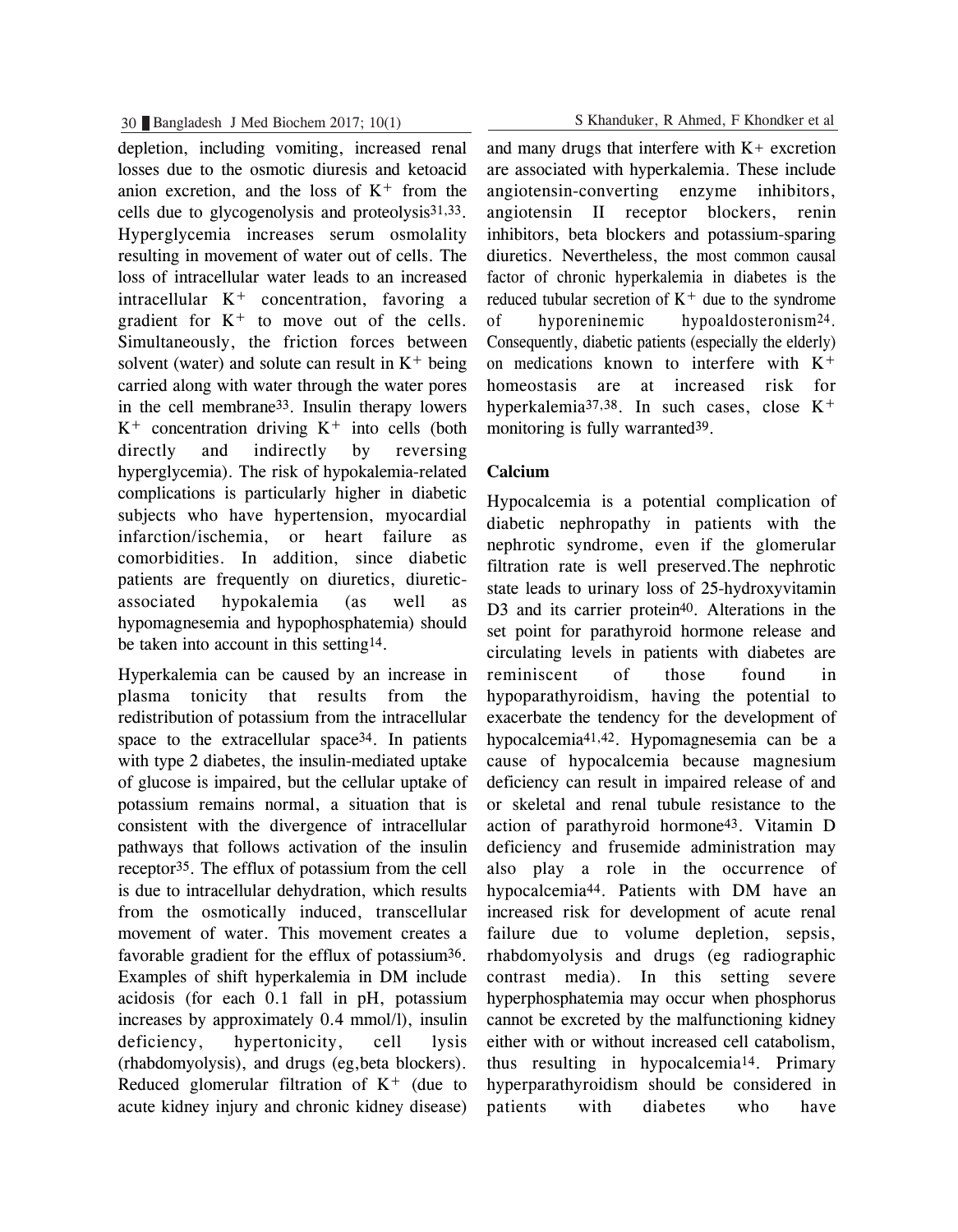hypercalcemia45. It also found in patients with volume depletion, which leads to the increased reabsorption of renal calcium<sup>46</sup>. Hyperparathyroidism is related to long-term insulin resistance and relative insulin insufficiency, leading to overt DM or deterioration of glycemic control of established DM47,48. It is thought that an elevated intracellular free calcium concentration increases the requirement for insulin, resulting in hyperparathyroidism-mediated insulin resistance47. Diabetes patients should be evaluated for hypercalcemia given that untreated hyperparathyroidism is linked to hypertension<sup>47,49</sup>. A decreased bone formation due to metabolic acidosis and an increased bone mineral dissolution and resorption due to severe insulin deficiency and metabolic acidosis may also play a role50.

## **Magnesium**

Magnesium is an essential ion for human health, as it is involved in virtually every mechanism in the cell, including energy homeostasis, protein synthesis and DNA stability<sup>51</sup>. Hypomagnesemia is a frequent electrolyte disorder in diabetic patients52. In addition, hypomagnesemia may impair glucose disposal and contribute to cardiovascular disease, retinopathy, and nephropathy53. The incidence of hypomagnesemia in patients with type 2 diabetes ranges widely, from 13.5% to 47.7%. These include poor dietary intake, glomerular hyperfiltration, altered insulin metabolism, diuretic administration and recurrent metabolic acidosis52. Furthermore, insulin promotes net shift of  $Mg^{2+}$  from extracellular to intracellular space and can contribute to hypomagnesemia54,55. Proton-pump inhibitors impair the gastrointestinal absorption of magnesium56. In patients with diabetic ketoacidosis, the osmotic diuresis resulting from poor glycemic control may lead to renal magnesium wasting. However the administration

of insulin and the correction of acidosis shift magnesium into cells, and increased adrenergic activity may contribute to intracellular shifts in magnesium<sup>57</sup>. Mg<sup>2+</sup> is essential for life being involved in numerous enzymatic reactions, including ATP use, cell membrane, ion channels and mitochondrial function, as well as protein synthesis. The most clinically significant consequences of hypomagnesemia are ascribed to alterations in the function of excitable membranes in nerve, muscle, and the cardiac conducting system. Moreover, low serum  $Mg^{2+}$ levels can secondarily induce hypokalemia, hypocalcemia, and hypophosphatemia, potentially causing further derangements in neuromuscular and cardiovascular physiology. Hypomagnesemia has been implicated in various long-term complications of DM, such as hypertension, increased carotid wall thickness, coronary artery disease, dyslipidemia, diabetic retinopathy, neuropathy, ischemic stroke, and foot ulcerations52. Hypomagnesemia has also been linked to diabetic nephropathy (from microalbuminuria to advanced renal disease)58,59,60. It has been proposed that hypomagnesemia is a predictor of end-stage renal disease in patients with diabetic nephropathy60,61.

## **Phosphate**

Diabetic patients have underlying conditions that predispose to the development of hypophosphatemia. These include primary hyperthyroidism, vitamin D deficiency, malabsorption, and the use of diuretics (thiazides and furosemide)62. It is known that increased insulin levels promote the transport of both glucose and phosphate into the skeletal muscle and liver cells. However, in normal subjects the administration of insulin leads only to a slight decrement of serum phosphate levels. The risk of severe hypophosphatemia is increased in cases of underlying phosphate depletion<sup>63,64</sup>. Decompensated DM with ketoacidosis associated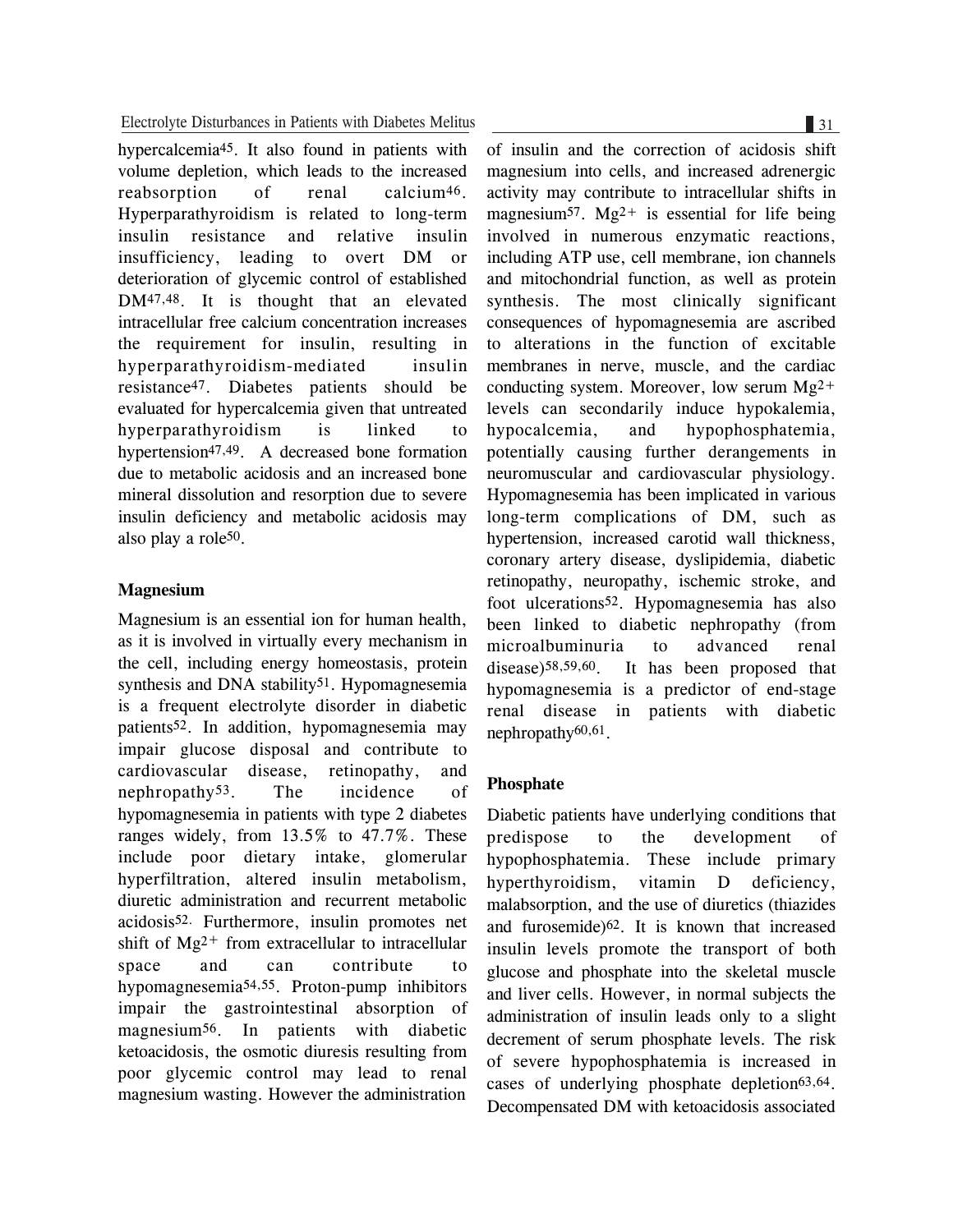with excessive phosphate loss due to osmotic diuresis. Despite phosphate depletion, the serum phosphate concentration at presentation is usually normal or even high because both insulin deficiency and metabolic acidosis cause a shift of phosphate out of cells65. Administration of insulin and fluids, and correction of ketoacisosis may reveal phosphate deficiency and cause a sharp decrease in plasma phosphate concentration due to intracellular shift<sup>62</sup>. Correction of hypophosphatemia may have adverse effects, such as hypocalcemia and hypomagnesemia32,62,66. Careful phosphate replacement is required in patients with severe hypophosphatemia of less than 1.0 mg/dl (0.32 mmol/l) and in patients who develop cardiac dysfunction, hemolytic anemia, or respiratory depression32,67,68.

## **Conclusion**

Electrolyte abnormalities are common in diabetes patients and may be associated with increased morbidity and mortality. Electrolyte imbalance has a significant effect upon the risk of contracting many diseases. These disturbances are particularly common in decompensated diabetes, in the elderly as well as in the presence of renal impairment. Patients with diabetes mellitus may receive complex drug regimens some of which may be associated with electrolyte disorders. Discontinuation of these medications when possible, as well as strict control of glycemia are of paramount importance to prevent electrolyte abnormalities in diabetic patients. The successful management of these disorders can best be accomplished by elucidating the underlying pathophysiologic mechanisms. Also early diagnosis, good glycemic control and dietary modification are usually enough for prevention and treating complications in diabetes mellitus.

### **References**

- 1. Husain F, Arifmaan M, Sheikh MA, Nawaz H, Jamil A. Trace elements status in type 2 Diabetes. **Bangladesh J Med Sci** 2009; **8:** 52-56.
- 2. Zaman MM, Chowdhury SR, Ahmed J, Numan SM, Islam SM and Yoshiike N. Non biochemical risk factors for cardiovascular disease in general clinic-based rural population of Bangladesh. **J Epidemiol** 2004; **14:** 63-68.
- 3. Shaw JE, Sicree RA, Zimmet PZ. Global estimates of the prevalence of Diabetes for 2010 and 2030. **Diabet Res Clin Pract** 2010; **87(1):** 4-14.
- 4. Datchinamoorthi S, Vanaja R, Rajagopalan B. Evaluation of serum electrolytes in type II diabetes Mellitus. **Int J Pharm Sci Rev Res** 2016; **40(1):** 251-253.
- 5. Haque HF, Amin MG, Uddin KN, Ahmed JU, Ahmed AKMS, Rahim MA, Dewan P, Samad T. Pattern of electrolyte imbalance in Hospitalized Diabetic Patients; Experience in a tertiary Care Hospital. **Birdem Med J** 2012; **2(1):** 14-18.
- 6. Palmer BF and Clegg DJ. Electrolyte and acidbase disturbances in patients with Diabetes mellitus. **N Engl J Med** 2015; **373:** 548-559.
- 7. Elisaf MS, Tsatsoulis AA, Katopodis KP, Siamopoulos KC. Acid-base and electrolyte disturbances in patients with diabetic ketoacidosis. **Diabetes Res Clin Pract** 1996; **34:** 23-27.
- 8. Liamis G, Kalogirou M, Saugos V, Elisaf M. Therapeutic approach in patients with dysnatremias. **Nephrol Dial Transplant** 2006; **21:** 1564-1569.
- 9. Liamis G, Milionis HJ, Elisaf M. A review of drug induced hypocalcemia. **J Bone Miner Metab** 2009; **27:** 635-642.
- 10. Liamis G, Rodenburg EM, Hofman A, Zietse R, Striker BH, Hoom EJ. Electrolyte disorders in community subjects: prevalence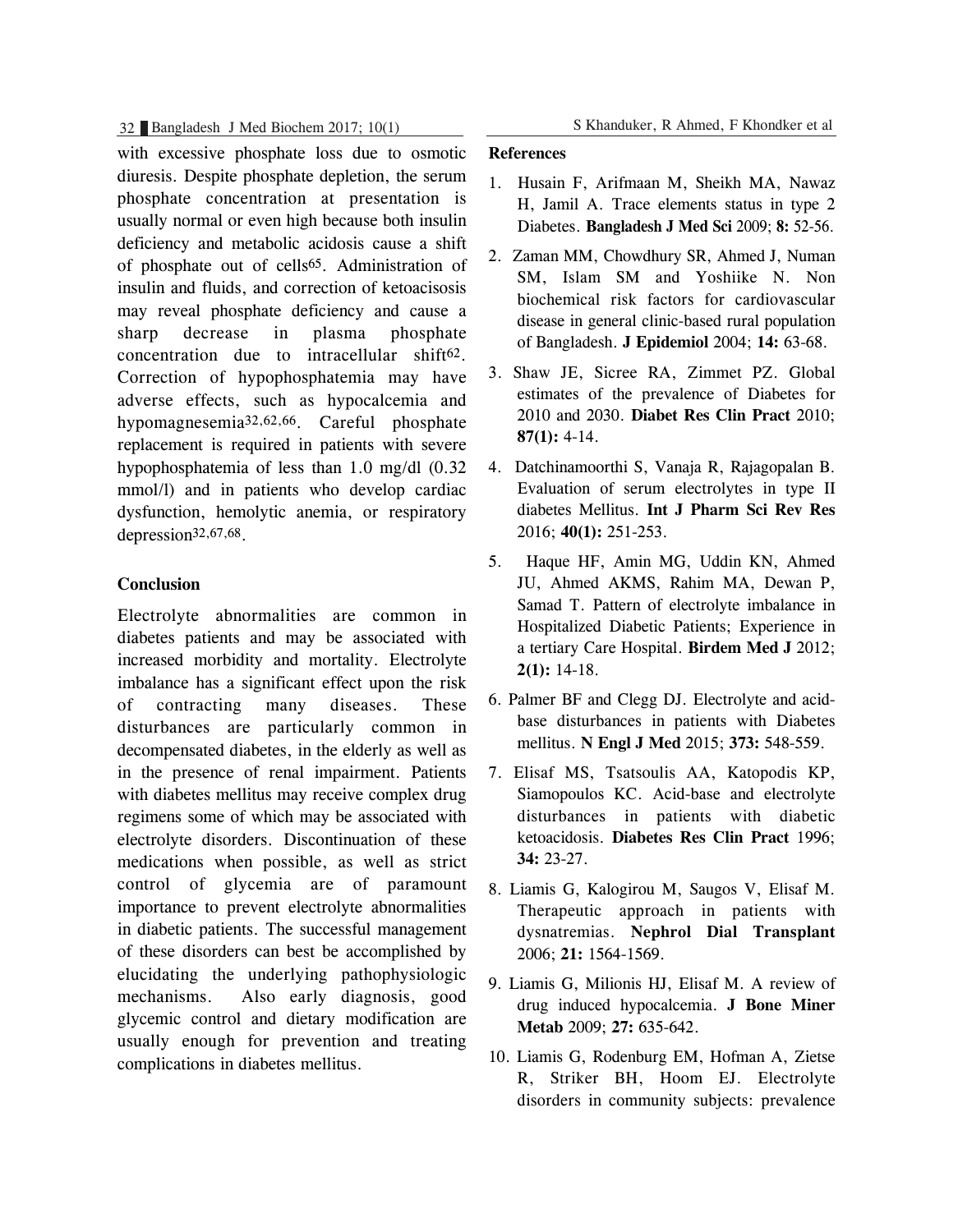and risk factors. **Am J Med** 2013; **126:** 256-263.

- 11. Walker SS, Mount DM, Curhan GC. Mortality after hospitalization with mild, moderate and severe hyponatremia. **Am J Med** 2009; **122:** 857-865.
- 12. Liamis G, Rodenburg EM, Hofman A, Zietse R, Stricker BH. Electrolyte disorders in community subjects: prevalence and risk factors. **Am J Med** 2013; **126:** 256-263.
- 13. Podesta MA, Faravelli I, Cucchiari D, Reggiani F, Oldani. Neurological counterparts of hyponatremia: pathological mechanisms and clinical manifestations. **Curr Neurol Neurosci Rep** 2015; **15:** 18.
- 14. Liamis G, Liberopoulos E, Barkas F, Elisaf M. Diabetes mellitus and electrolyte disorders. **World J Clin Cases** 2014; **2:** 488-496.
- 15. Milionis HJ, Liamis GL, Elisaf MS. The hyponatremic patient: a systematic approach to laboratory diagnosis. **CMAJ** 2012; **166:** 1056-1062.
- 16. Hillier TA, Abbott RD, Barrett EJ. Hyponatremia: evaluating the correction factor for hyperglycemia. **Am J Med** 1999; **106:** 399-403.
- 17. Liamis G, Gianoutsos C, Elisaf MS. Hyperosmolar nonketotic syndrome with hypernatremia: how can we monitor treatment? **Diabet Metab** 2009; **26:** 403-405.
- 18. Liamis G, Liberopoulos E, Barkas F, Elisaf M. Spurious electrolyte disorders: a diagnostic challenge for clinicians. **Am J Nephrol** 2013; **38:** 50-57.
- 19. Chiasson JL, Aris-Jilwan N,Belanger R. Diagnosis and treatment of diabetic ketoacidosis and the hyperglycemic hyperosmolar state. **CMAJ** 2003; **168:** 859-866.
- 20. Liamis G, Milionis H, Elisaf M. A review of drug-induced hyponatremia. **Am J Kidney Dis** 2008; **52:** 144-153.
- 21. Blijderveen JC, Straus SM, Rodenburg EM, Zietse R, Stricker BH et al.Risk of hyponatremia with diuretics: chlorthalidone versus hydrochlorothiazide. **Am J Med** 2014; **127:** 763-771.
- 22. Liamis G, Milionis HJ, Elisaf M. Hyponatremia in patients with infectious diseases. **J Infect** 2011; **63:** 327-335.
- 23. Liamis G, Milionis HJ, Elisaf M. Endocrine disorders; causes of hyponatremia not to neglect. **Ann Med** 2011; **43:** 179-187.
- 24. Defronzo RA. Hyperkalemia and hyporeninemic hypoaldosteronism. **Kidney Int** 1980; **17:** 118-134.
- 25. Bankir L, Bardoux NP, Ahloulay M.Vasopressin and diabetes mellitus. **Nephron** 2001; **87:** 8-18.
- 26. Bustamante M, Hasler U, Kotova O, Chibalin AV, Mordasini D. Insulin potentiates AVPinduced AQP2 expression in cultured renal collecting duct principal cells. **Am J Physiol Renal Physiol** 2005; **288:** 334-344.
- 27. Yang L, Frindt G, Palmer LG. Magnesium modulates ROMK channel-mediated potassium secretion. **J Am Soc Nephrol** 2010; **21:** 2109- 2116.
- 28. Wilcox CS. Metabolic and adverse effects of diuretics. **Semin Nephrol** 1999; **19:** 557-568.
- 29. Minaker KL and Rowe JW. Potassium homeostasis during hyperinsulinemia: effect of insulin level, beta-blockade, and age. **Am J Physiol** 1982; **242:** 373-377.
- 30. Petersen KG, Schlüter KJ, Kerp L. Regulation of serum potassium during insulin-induced hypoglycemia. **Diabetes** 1982; **31:** 615-617.
- 31. Kreisberg RA. Diabetic ketoacidosis: new concepts and trends in pathogenesis and treatment. **Ann Intern Med** 1978; **88:** 681-695.
- 32. Kitabchi AE, Umpierrez GE, Murphy MB, Kreisberg RA. Hyperglycemic crises in adult patients with diabetes: a consensus statement from the American Diabetes Association. **Diabetes Care** 2006; **29:** 2739-2748.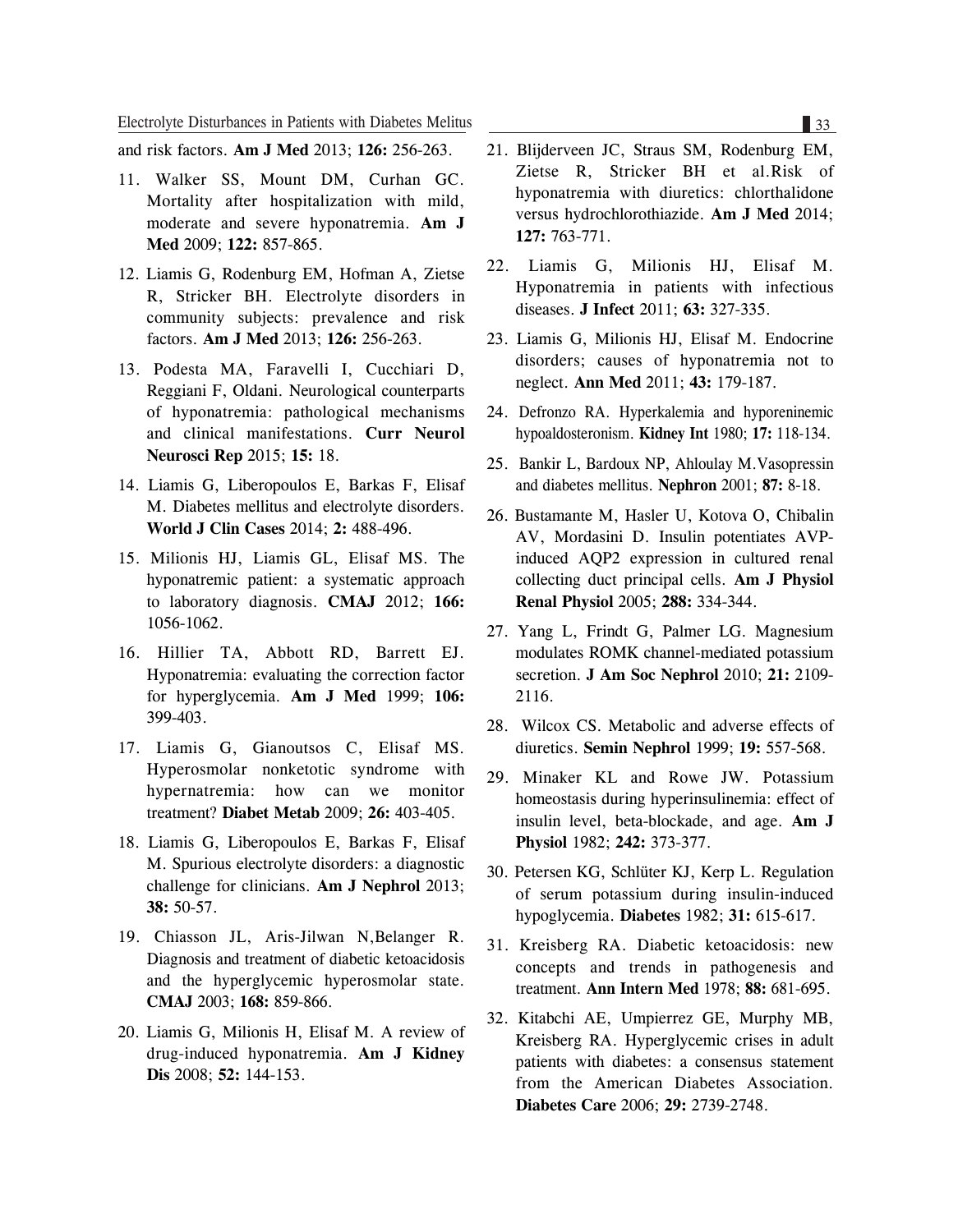34 Bangladesh J Med Biochem 2017; 10(1) S Khanduker, R Ahmed, F Khondker et al

- 33. Adrogue HJ, Lederer ED, Suki WN, Eknoyan G. Determinants of plasma potassium levels in diabetic ketoacidosis. **Medicine (Baltimore)** 1986; **65:** 163-172.
- 34. Palmer BF. A physiologic-based approach to the evaluation of a patient with hyperkalemia. **Am J Kidney Dis** 2010; **56:** 387-393.
- 35. Nguyen TQ, Maalouf NM, Sakhaee K, Moe OW. Comparison of insulin action on glucose versus potassium uptake in humans. **Clin J Am Soc Nephrol** 2011; **6:** 1533-1539.
- 36. Tzamaloukas AH, Ing TS, Elisaf MS. Abnormalities of serum potassium concentration in dialysis-associated hyperglycemia and their correction with insulin: a unique clinical/physiologic exercise in internal potassium balance. **Int Urol Nephrol** 2010; **42:** 1015-1022.
- 37. Liamis G, Milionis H, Elisaf M. Blood pressure drug therapy and electrolyte disturbances. **Int J Clin Pract** 2008; **62:** 1572-1580.
- 38. Oxlund CS, Henriksen JE, Tarnow L, Schousboe K, Gram J, Jacobsen IA. Low dose spironolactone reduces blood pressure in patients with resistant hypertension and type 2 diabetes mellitus: a double blind randomized clinical trial. **J Hypertens** 2013; **31:** 2094- 2102.
- 39. Raebel MA, Ross C, Xu S, Roblin DW, Cheetham C, Blanchette CM, Saylor G, Smith DH. Diabetes and drug-associated hyperkalemia: effect of potassium monitoring. **J Gen Intern Med** 2010; **25:** 326-333.
- 40. Goldstein DA, Haldimann B, Sherman D, Norman AW, Massry SG. Vitamin D metabolites and calcium metabolism in patients with nephrotic syndrome and normal renal function. **J Clin Endocrinol Metab** 1981; **52:** 116-121

41. Mcnair P, Christensen MS, Madsbad S, Christiansen C, Transbol I. Hypoparathyroidism in diabetes mellitus. **Acta Endocrinol** 1981; **96:** 81-86.

- 42. Schwarz P, Sørensen HA, Momsen G, Friis T, Transbol I, Mcnair P. Hypocalcemia and parathyroid hormone responsiveness in diabetes mellitus: a tri-sodium-citrate clamp study. **Acta Endocrinol** 1992; **126:** 260-263.
- 43. Liamis G, Milionis HJ, Elisaf M. A review of drug induced hypocalcemia. **J Bone Miner Metab** 2009; **27:** 635-642.
- 44. Takiishi T, Gysemans C, Bouillon R, Mathieu C. Vitamin D and diabetes. **Endocrinol Metab Clin North Am** 2010; **39:** 419-446.
- 45. Taylor WH, Khaleeli AA. Coincident diabetes mellitus and primary hyperparathyroidism. **Diabet Metab Res Rev** 2001; **17:** 175-180.
- 46. Palmer BF. Metabolic complications associated with use of diuretics. **Semin Nephrol** 2011; **31:** 542-552.
- 47. Taylor WH, Khaleeli AA. Coincident diabetes mellitus and primary hyperparathyroidism. **Diabet Metab Res Rev** 2005; **17:** 175-180.
- 48. Procopio M, Borretta G. Derangement of glucose metabolism in hyperparathyroidism. **J Endocrinol Invest** 2003; **26:** 1136-1142.
- 49. Gulcelik NE, Bozkurt F, Tezel GG, Kaynaroglu V, Erbas T. Normal parathyroid hormone levels in a diabetic patient with parathyroid adenoma. **Endocrine** 2009; **35:** 147-150.
- 50. Topaloglu AK, Yildizdas D, Yilmaz HL, Mungan NO, Yuksel B, Ozer G. Bone calcium changes during diabetic ketoacidosis: a comparison with lactic acidosis due to volume depletion. **Bone** 2005; **37:** 122-127.
- 51. Debaaij JHF, Hoenderop JGJ, Bindels RJM.Magnesium in man: implications for health and disease. **Physiol Rev** 2015; **95:** 1-46.